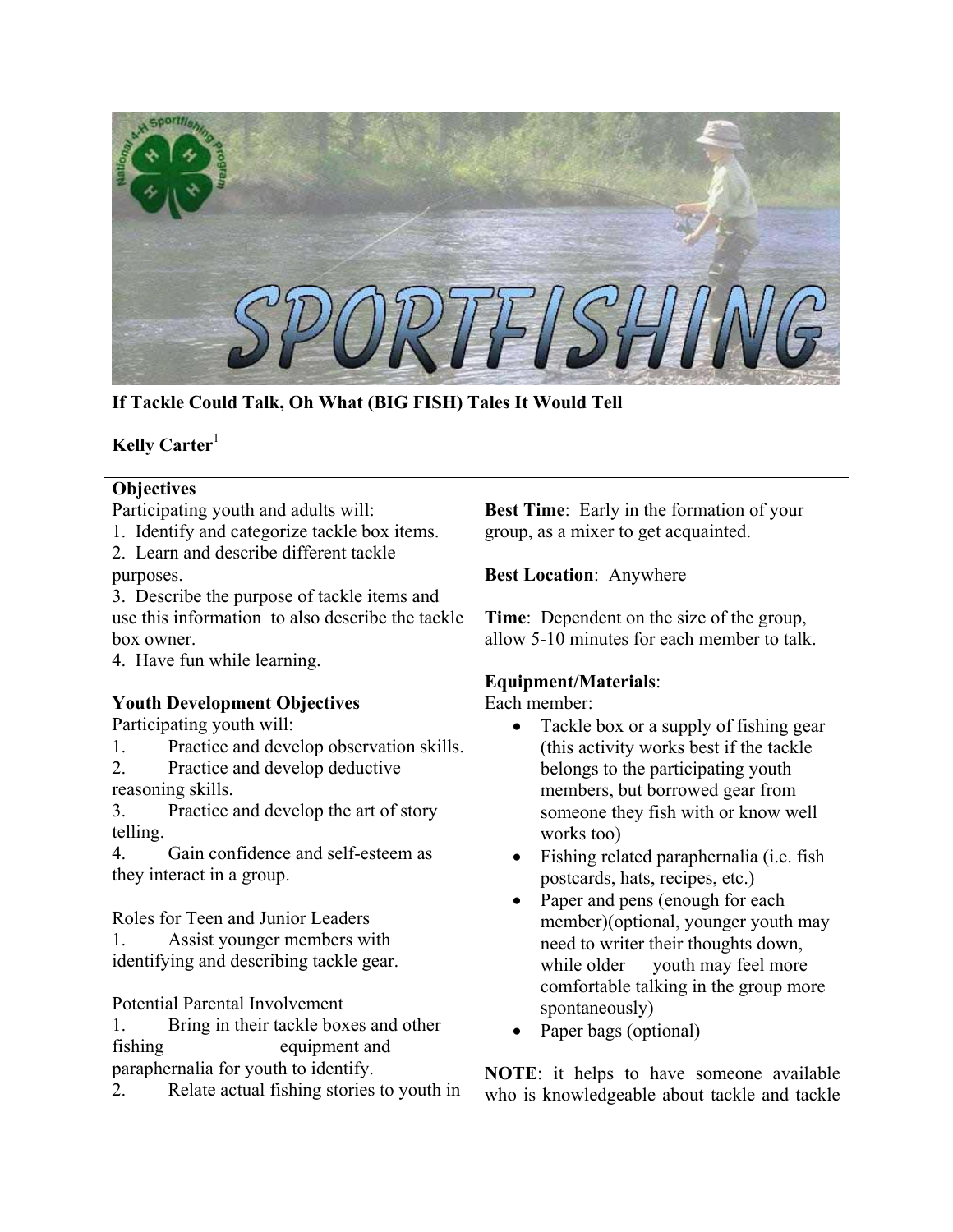| a walk down memory lane.                                                                                                                                                                                                                                                                                                                               | history.                                                                                                                                                                                                                                                                                                                                   |
|--------------------------------------------------------------------------------------------------------------------------------------------------------------------------------------------------------------------------------------------------------------------------------------------------------------------------------------------------------|--------------------------------------------------------------------------------------------------------------------------------------------------------------------------------------------------------------------------------------------------------------------------------------------------------------------------------------------|
| Evaluation Activities/Suggestions<br>1. Youth should be able to identify and describe<br>tackle gear and the type of fishing it is used<br>for. Youth will be able to describe how other<br>members of their group like to fish.<br>This activity has been adapted from the 4-H<br>Sportfishing "Museum in a Tackle Box"<br>activity by Lu Anne Kozma. | <b>Safety Considerations</b><br>The atmosphere should be open and respectful.<br>Members should be careful while handling<br>hooks and other sharp objects. Members<br>should take care when handling old, valuable<br>or delicate items.<br><b>Recommended reading:</b><br><b>References:</b><br>Lyons, Nick. 1974. The Legacy In Fishing |

1. Kelly S. Carter, Graduate Research Assistant Michigan State University, Dept. Of Fisheries & Wildlife, East Lansing MI 48824-1222

## **Lesson Outline Presentation**

1. Collect tackle boxes

## 2. Gather in a circle

3. Distribute tackle boxes (and pens and paper if needed)

- Respect for tackle box items
- 4. Explain activity
	- Record thoughts
	- Respect for tackle box owner
- 5. Exchange "fish tales"
- keep the box

# **Application**

When your group first gathers together, **COLLECT** their tackle boxes and set them aside with the leader. You may want to put the tackle boxes inside paper bags -- the idea is that youth don=t know whose box belongs to whom.

Have youth **GATHER IN A CIRCLE** (a table is optional).

Randomly **DISTRIBUTE** the tackle boxes or gear to each member. Be sure that a member does not receive their own gear.

**EMPHASIZE** that each participant should **RESPECT** the tackle boxes and gear: treat items with care and attempt to maintain the original order.

**EXPLAIN** that they will be looking through the tackle boxes and examining the gear to determine who the box belongs to. Have them **RECORD** their thought on a slip of paper (they will leave this recording of the AFish Tale@ in the tackle box for the owner to keep, revisit and enjoy later).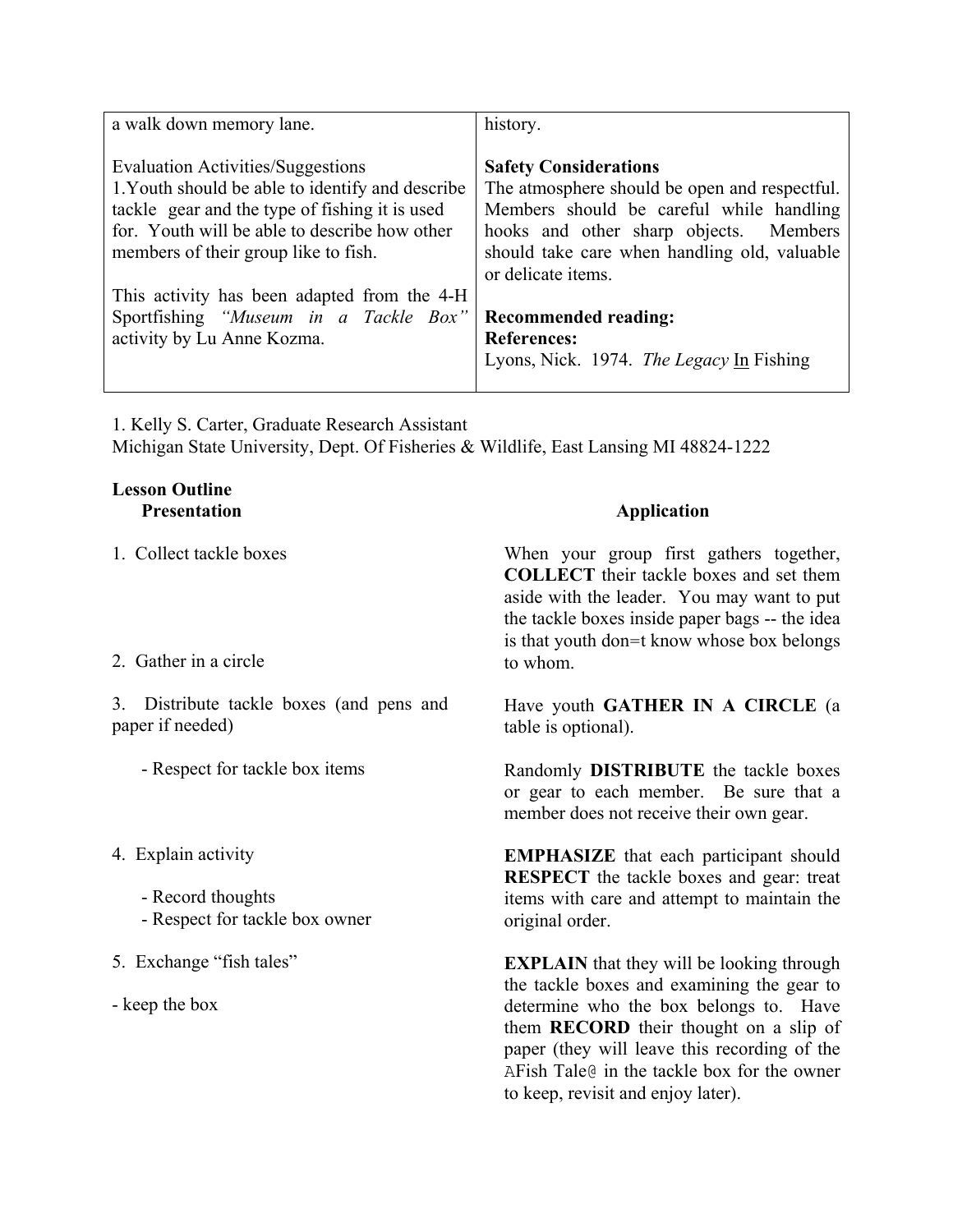**EMPHASIZE** that participants should demonstrate a **RESPECT** for the owners feelings while reviewing the tackle items and describing the owner: what is said about them, etc.

Advise that they don't shout out whose box/gear they think they have, this will keep the activity interesting for the whole group. This activity should be done with talking kept to a minimum. Youth will have plenty of time to share the treasures that they find amongst each other when it comes time for them to tell their "fish tale."

- Things to consider while examining boxes

Things to **CONSIDER**:

Suggest that they look at the type of tackle in the box and consider the following questions:

> what type of fishing does the owner like to do?

 how is the tackle organized (or not organized!)? does this say something about the type of person this tackle belongs to?

 can they decipher any "stories" out of the gear or other items they find in the tackle box? (i.e. fishing license maybe it's out of state, maybe it's new or extremely old...)

 what type of box (or container) is the gear in? why might this be? does it suggest how the owner likes to fish? or what the owner fishes for?

One at a time, have each youth tell their "**FISH TALE**" by describing the gear in their tackle box: what the gear means and what it says about the owner. They should keep the box in front of them, pull out tackle and other items and talk about these treasures! They will return the box to the owner after the whole group has taken a turn talking.

Also, it can be more suspenseful and fun if they **GUESS WHO THE OWNER IS** *after* discussing all the gear and **TELLING THEIR "FISH TALE."** For example:

*"This person is probably a bass angler. See, they have plugs and spinner (etc.) tackle. And just look at this old Devle Bug (or old original make Heddon River Runt)! Geez, you don't see many of these around. Maybe this angler is 60+ years old...or maybe their dad or mom or grandparent gave it to them. They*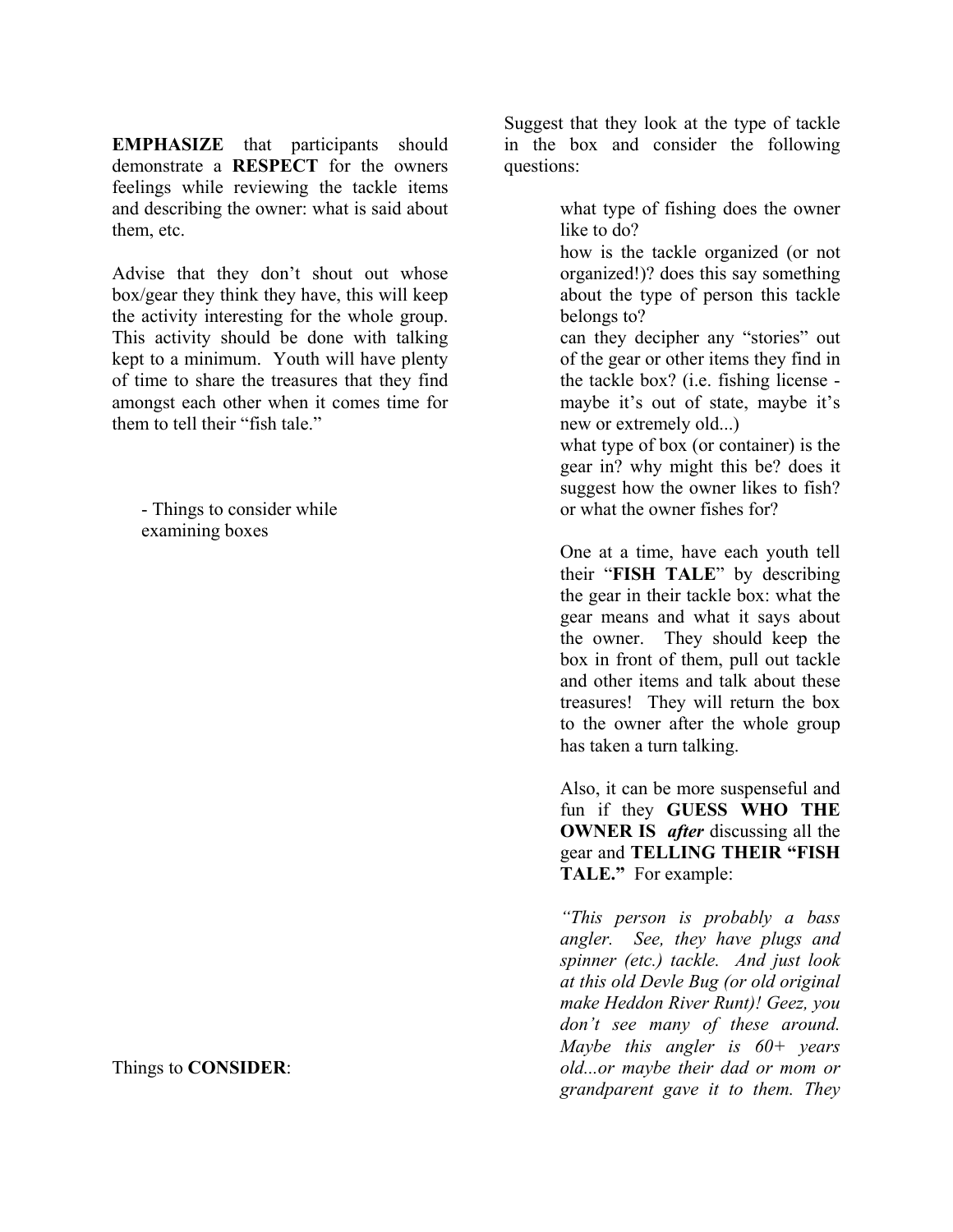*either don't want wrinkles, are fair skinned or just safety conscious because they have a tube of sunscreen in their tackle box. They have a tape measure in their box, so they are either an ethical angler - want to be sure that they are following size limits, or, maybe they just like to see if they've caught a trophy fish. This person is really organized. Just look at this box!...or, this person is more interested in the fishin' than in how his/her box is organized.....from what I see, I think that this box belongs to..."* 

**NOTE**: it helps to have someone available who is knowledgeable about tackle and tackle history.

While youth are exchanging "fish tales," the leader should make sure that **YOUTH DON'T GET RUDE OR DISRESPECTFUL**. The leader should advise youth that someone else will be Aanalyzing@ their box too, and making assumptions about what the tackle says about them as well.

Once each member has had a turn at telling their tackle tale, have them **RETURN THE TACKLE BOXES** or gear to the rightful owner. Don=t forget to have to storyteller leave their Afish tale@ in the tackle box!

- reveal owners name after the tale

Note: Leader as guide

#### 6. Return boxes to owner

7. Tackle box owner describes themselves and their fishing interests

The rightful owner should reveal himself or herself. They can take a minute or two to **TALK ABOUT THEMSELVES** and how they heard themselves described, or about specific tackle items that were highlighted.